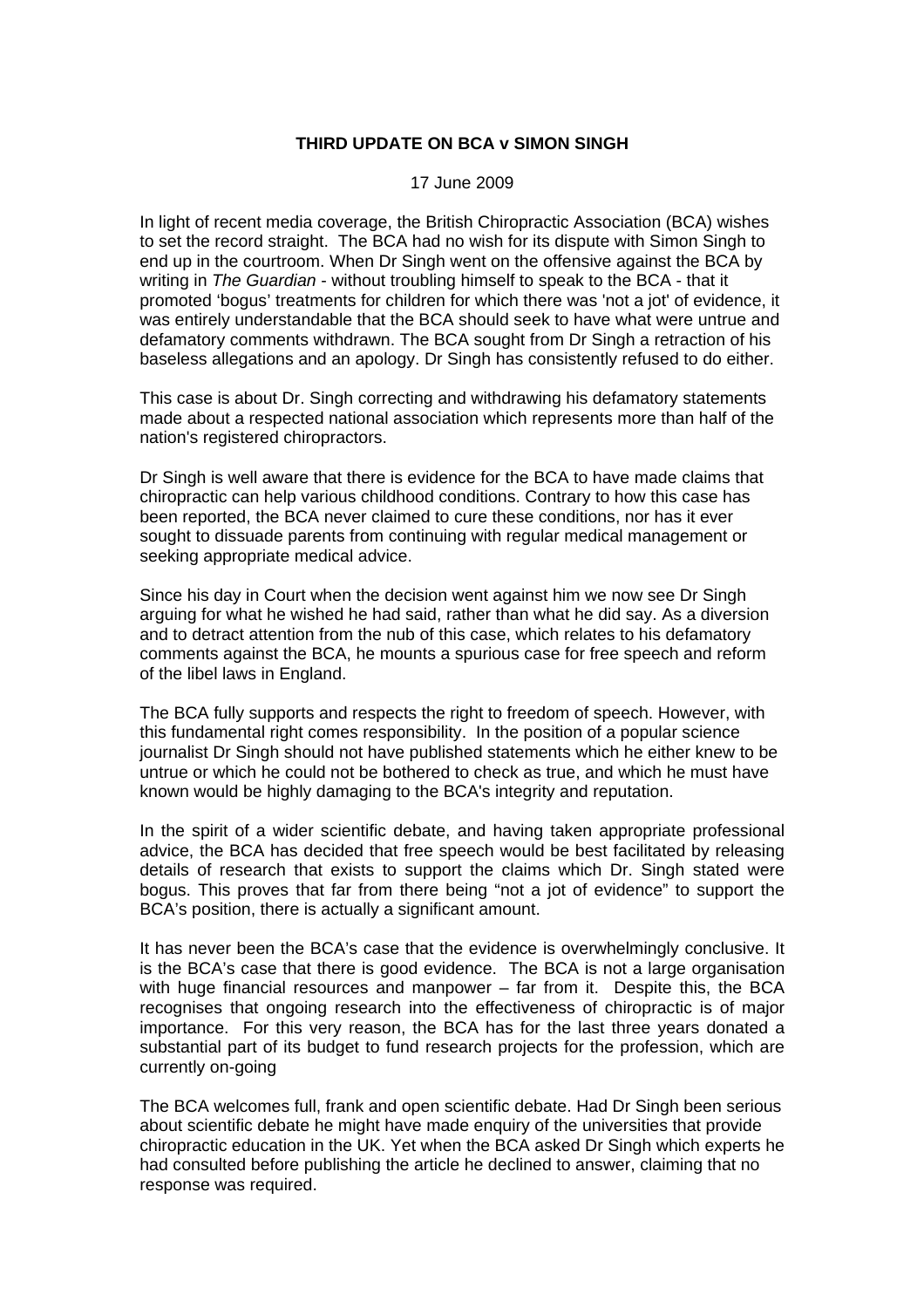It is absurd for Dr Singh to suggest that the BCA seeks either to 'stifle scientific debate' or silence science writers from expressing their views. The inclusion of spinal manipulation in the recently published NICE guidelines on low back pain was founded on peer-reviewed published research evidence demonstrating its efficacy. The risks of spinal manipulation have been researched and, in two comprehensive studies in *Spine*, have demonstrated it to be far safer than many other conventional medical interventions.

It is equally absurd for Dr Singh to claim, as he now does, that in promoting these so called 'bogus' claims the BCA was behaving irresponsibly and recklessly in the light of the lack of any reliable scientific evidence supporting the effectiveness of such treatment.

For those wishing to learn more about some of the available research about the effectiveness and safety of chiropractic treatment for children with the symptoms referred to by Dr Singh in his *Guardian* article they can begin by looking at the following: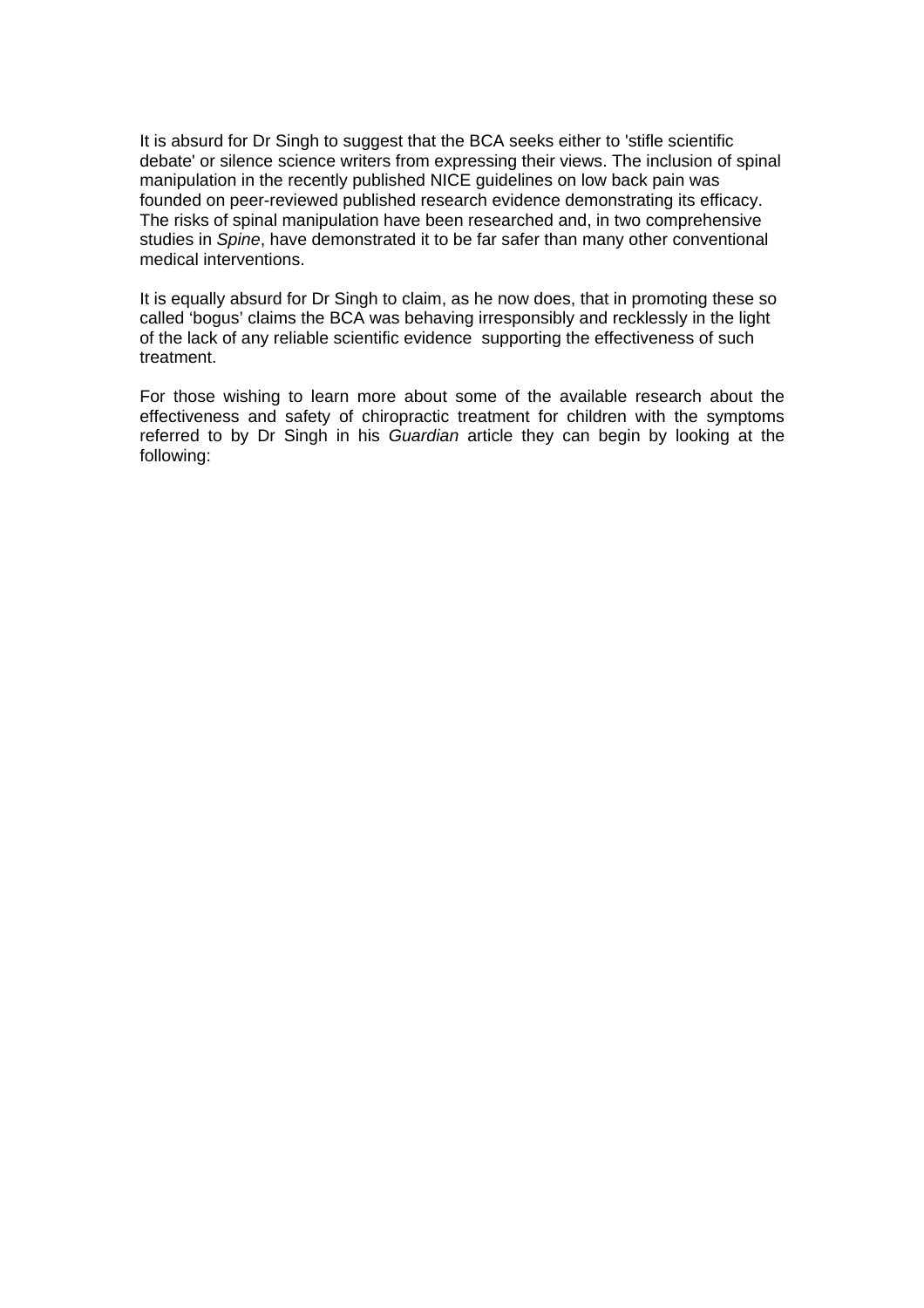| No. | <b>Publication</b>                                                                                                                                                                                                                                                        | <b>Conclusion/Summary of</b><br>results                                                                                                                                                                                                                                                                                                                                                                                                                                                       |
|-----|---------------------------------------------------------------------------------------------------------------------------------------------------------------------------------------------------------------------------------------------------------------------------|-----------------------------------------------------------------------------------------------------------------------------------------------------------------------------------------------------------------------------------------------------------------------------------------------------------------------------------------------------------------------------------------------------------------------------------------------------------------------------------------------|
| 1.  | General Chiropractic Council. Code of Practice and<br>Standard of Proficiency. 2005 http://www.gcc-<br>uk.org/files/link file/COPSOP Dec05 WEB(with glossary)<br>07Jan09.pdf                                                                                              | The glossary defines evidence-<br>based care as 'clinical practice<br>that incorporates the best<br>available evidence from<br>research, the preferences of<br>patients and the expertise of<br>practitioners (including the<br>individual chiropractor<br>him/herself)'.                                                                                                                                                                                                                     |
| 2.  | Klougart N, Nilsson N, Jacobsen J. Infantile colic treated<br>by chiropractors: a prospective study of 316 cases. J<br>Manipulative Physiol Ther 1989 Aug; 12(4): 281-8                                                                                                   | A prospective uncontrolled<br>study of 316 infants suffering<br>from infantile colic and selected<br>according to well defined<br>criteria showed a satisfactory<br>result after spinal manipulation<br>in 94% of the cases.                                                                                                                                                                                                                                                                  |
| 3.  | Mercer C, Nook B. The efficacy of chiropractic spinal<br>adjustments as a treatment protocol in the management of<br>infantile colic. In Haldeman S, Murphy B (eds) 5 <sup>th</sup> Biennial<br>Congress of the World Federation of Chiropractic:<br>Auckland 1999: 170-1 | Resolution of symptoms in 93%<br>of infants treated with spinal<br>manipulation. Study supports<br>the suggestion of a beneficial<br>effect of chiropractic.                                                                                                                                                                                                                                                                                                                                  |
| 4.  | Wiberg J, Nordsteen J, Nilsson N. The short term effect of<br>spinal manipulation in the treatment of infantile colic. A<br>randomised controlled trial with a blinded observer. J<br>Manipulative Physiol Ther 1999; 22: 517-522.                                        | A randomised controlled trial<br>comparing spinal manipulation<br>with dimethicone. The study<br>concluded that spinal<br>manipulation is effective in<br>relieving infantile colic.                                                                                                                                                                                                                                                                                                          |
| 5.  | Bronfort G, Evans RL, Kubik P, Filkin P. Chronic paediatric<br>asthma and chiropractic spinal manipulation: a prospective<br>clinical series and randomised clinical pilot study. J<br>Manipulative Physiol Ther 2001 Jul-Aug; 24(6): 369-77.                             | After 3 months of combining<br>chiropractic spinal manipulation<br>with optimal medical<br>management for paediatric<br>asthma, children rated their<br>quality of life substantially<br>higher and their asthma<br>severity substantially lower.<br>These improvements were<br>maintained at the 1-year follow-<br>up assessment. The observed<br>improvements are unlikely as a<br>result of the specific effects of<br>chiropractic spinal manipulation<br>alone, but other aspects of the |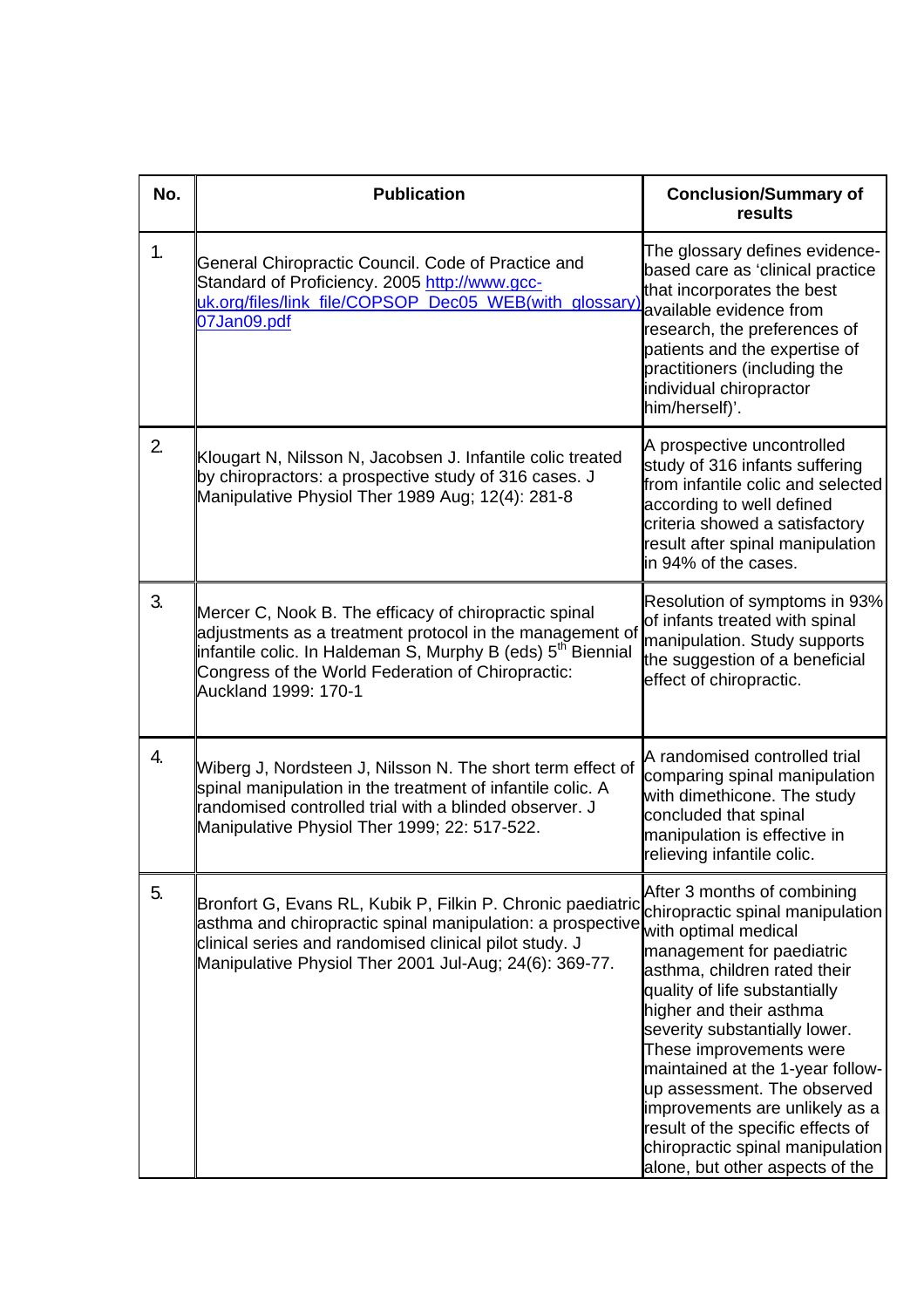|     |                                                                                                                                                                                                                                         | clinical encounter that should<br>not be dismissed readily.                                                                                                                                                                                                                                                            |
|-----|-----------------------------------------------------------------------------------------------------------------------------------------------------------------------------------------------------------------------------------------|------------------------------------------------------------------------------------------------------------------------------------------------------------------------------------------------------------------------------------------------------------------------------------------------------------------------|
| 6.  | Morley J, Rosner AL, Redwoord D. A Case Study of<br>Misrepresentation of the Scientific Literature: Recent<br>Reviews of Chiropractic. J Altern Complementary Med.<br>2001; Vol 7, No 1; 65-78                                          | The article discusses inter alia<br>the conduct of medical<br>researchers. It deals with<br>misrepresentation, calls for full<br>debate and raises serious<br>questions about the integrity of<br>the peer-review process and<br>the nature of academic<br>misconduct.                                                 |
| 7.  | Kukurin GW. J Manipulative Physiol Ther 2002 Oct; 540                                                                                                                                                                                   | (Letters to editor) [The results]<br>add to a curious trend reported<br>in the literature, namely that<br>patients report improvement in<br>their asthma after a course of<br>chiropractic manipulative<br>therapy.                                                                                                    |
| 8.  | Bockenhauer SE, Julliard KN, Lo KS, Huang E, Sheth AM.<br>Quantifiable effects of osteopathic manipulative<br>techniques on patients with chronic asthma. J Am<br>Osteopathic Assoc 2002 Jul; 102(7): 371-5                             | Measurements of both upper<br>thoracic and lower thoracic<br>forced respiratory excursion<br>statistically increased after<br>osteopathic manipulative<br>procedures compared with<br>sham procedures.                                                                                                                 |
| 9.  | Mills MV, Henley CE, Barnes LL, Carreiro JE, Degenhardt<br>BF. The use of osteopathic manipulative treatment in<br>children with acute recurrent otitis media. Arch Paediatr<br>Adolesc Med. 2003 Sep; 157(9): 861-6                    | The results of this study<br>suggest a potential benefit of<br>osteopathic manipulative<br>treatment as adjuvant therapy<br>in children with recurrent acute<br>otitis media; it may prevent or<br>decrease surgical intervention<br>or antibiotic overuse                                                             |
| 10. | Guiney PA, Chou R, Vianna A, Lovenheim J. Effects of<br>osteopathic manipulative treatmenton paediatric patients<br>with asthma: a randomised controlled trial. J Am<br>Osteopathic Assoc 2005 Jan; 105(1): 7-12.                       | With a confidence level of 95%,<br>results for the manipulation<br>group showed a statistically<br>significant improvement of 7 L<br>per minute to 9 L per minute for<br>peak expiratory flow rates.<br>These results suggest that<br>spinal manipulation has a<br>therapeutic effect among this<br>patient population |
| 11. | Hawk C, Khorsan R, Lisi AJ, Ferrance RJ, Evans MW.<br>Chiropractic care for non-musculoskeletal conditions: a<br>systematic review with implications for whole systems<br>research. J Altern Complement Med. 2007 Jun; 13(5) 479-<br>80 | Evidence from controlled<br>studies and usual practice<br>supports chiropractic care (the<br>entire clinical encounter) as<br>providing benefit to patients<br>with asthma, cervicogenic                                                                                                                               |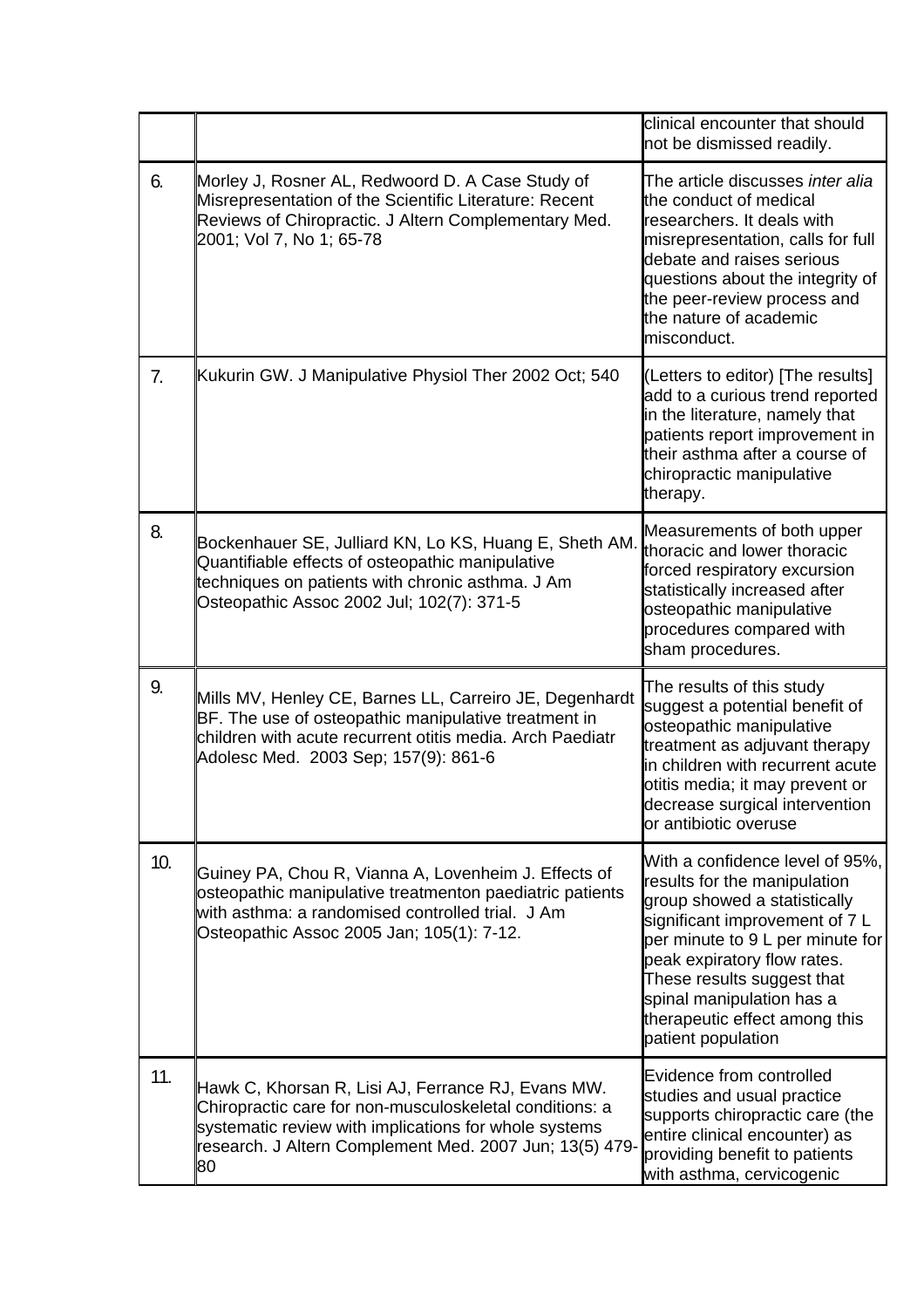|     |                                                                                                                                                                                                                                                          | vertigo, and infantile colic.<br>Evidence was promising for<br>potential benefit of manual<br>procedures for children with<br>otitis media                                                                                                                                                                                                                                                                                                                                                                                                                                                                                                                                                                                                                                                                                               |
|-----|----------------------------------------------------------------------------------------------------------------------------------------------------------------------------------------------------------------------------------------------------------|------------------------------------------------------------------------------------------------------------------------------------------------------------------------------------------------------------------------------------------------------------------------------------------------------------------------------------------------------------------------------------------------------------------------------------------------------------------------------------------------------------------------------------------------------------------------------------------------------------------------------------------------------------------------------------------------------------------------------------------------------------------------------------------------------------------------------------------|
| 12. | Thiel HW, Bolton JE, Docherty S, Portlock JC. Safety of<br>chiropractic manipulation of the cervical spine: a<br>prospective national survey. Spine 2007 Oct; 32(21):<br>2375-8                                                                          | Although minor side effects<br>following cervical spine<br>manipulation were relatively<br>common, the risk of a serious<br>adverse event, immediately or<br>up to 7 days after treatment,<br>was low to very low                                                                                                                                                                                                                                                                                                                                                                                                                                                                                                                                                                                                                        |
| 13. | Cassidy JD, Boyle B, Cote P, He Y, Hogg-Johnson S,<br>Silver FL, Bondy SJ. Risk of vertebro-basilar stroke and<br>chiropractic care: results of a population based case<br>control and case crossover study. Spine 2008 Feb 15; 33<br>(4 suppl): S176-83 | The increased risks of VBA<br>stroke associated with<br>chiropractic and [GP] visits is<br>likely due to patients with<br>headache and neck pain from<br>VBA dissection seeking care<br>before their stroke. It was found<br>that there was no evidence of<br>excess risk of VBA stroke<br>associated chiropractic care<br>compared to primary care                                                                                                                                                                                                                                                                                                                                                                                                                                                                                      |
| 14. | Bronfort G, Haas M, Moher D, Bouter L, van TulderM,<br>Triano J, Assendelft WJ, Evans R, Dagenais S,<br>Review conclusions by Ernst and Canter regarding spinal<br>manipulation refuted. Chiropr Osteopat 2006 Aug; 14:14                                | Based on a critical appraisal of<br>their review, the authors of this<br>commentary seriously<br>challenge the conclusions by<br>Ernst and Canter who, they<br>say, did not adhere to standard<br>systematic review<br>methodology, thus threatening<br>the validity of their conclusions.<br>There was no systematic<br>assessment of the literature<br>pertaining to the hazards of<br>manipulation, including<br>comparison to other therapies.<br>Hence, their claim that the risks<br>of manipulation outweigh the<br>benefits, and thus spinal<br>manipulation cannot be<br>recommended as treatment for<br>any condition, was not<br>supported by the data<br>analyzed. Their conclusions are<br>misleading and not based on<br>evidence that allow discrediting<br>of a large body of professionals<br>using spinal manipulation |
| 15. | Froehle RM. Ear infection: a retrospective study examining                                                                                                                                                                                               | 93% of all episodes improved.<br>The study's data indicates that                                                                                                                                                                                                                                                                                                                                                                                                                                                                                                                                                                                                                                                                                                                                                                         |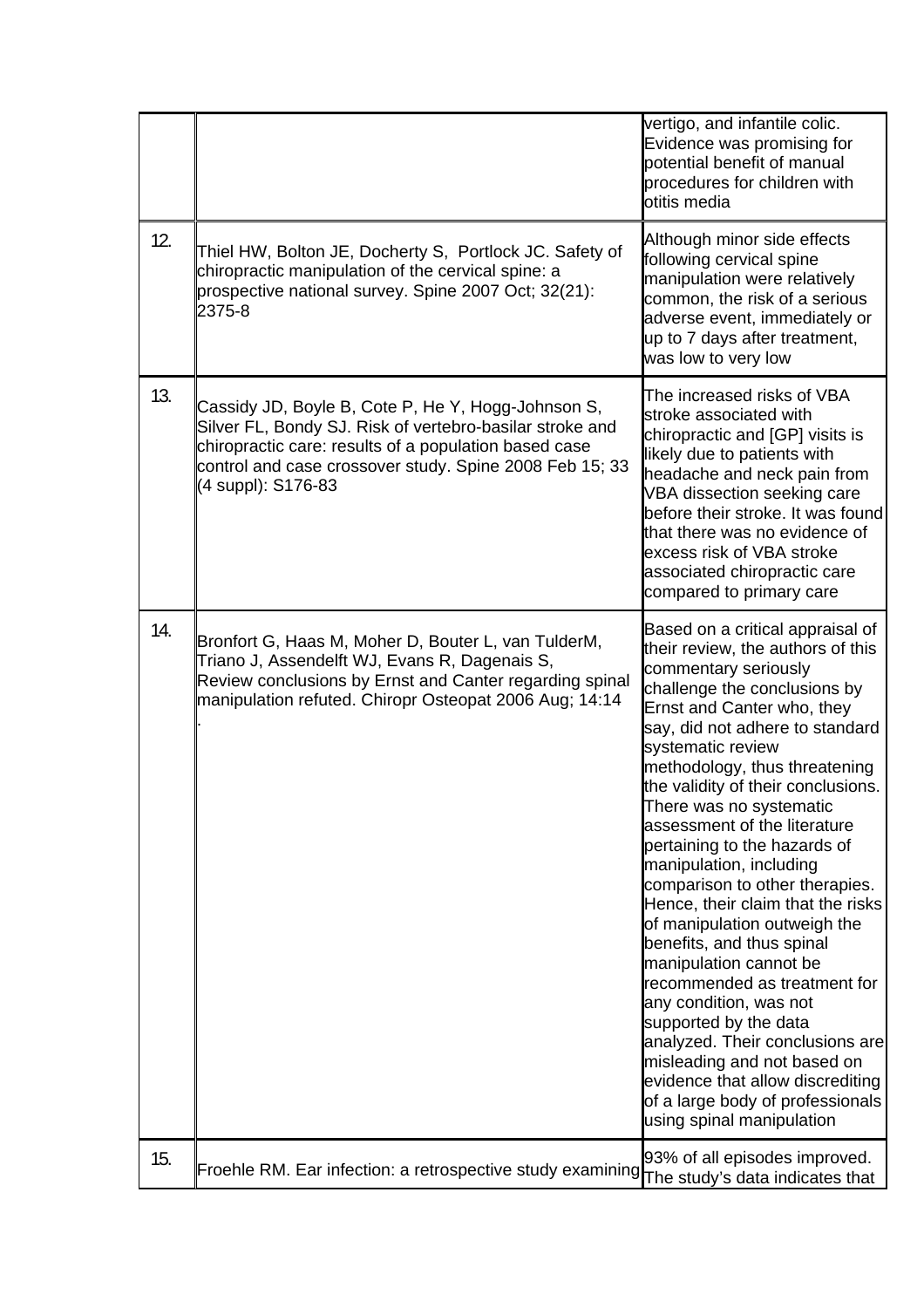|     | improvement from chiropractic care and analysing for<br>influencing factors. J Manipulative Physiol Ther 1996 Mar;<br>19(3): 169-77                                                                                                                                         | the addition of chiropractic<br>care may decrease the<br>symptoms of ear infection in<br>young children                                                                                                                                    |
|-----|-----------------------------------------------------------------------------------------------------------------------------------------------------------------------------------------------------------------------------------------------------------------------------|--------------------------------------------------------------------------------------------------------------------------------------------------------------------------------------------------------------------------------------------|
| 16. | Glazener CM, Evans JH, Cheuk DK. Complementary and<br>miscellaneous interventions for nocturnal enuresis in<br>children. Cochrane Database Syst Rev 2005 Apr 23; 2:<br>CD005230                                                                                             | There was weak evidence to<br>support the use of [chiropractic]                                                                                                                                                                            |
| 17. | Hayden C, Mullinger B. A preliminary assessment of the<br>impact of cranial osteopathy for the relief of infant colic.<br>Complementary Ther Clin Prac. 2006 May; 12(2): 83-90                                                                                              | The preliminary study<br>suggested that cranial<br>osteopathic treatment can<br>benefit infants with colic.                                                                                                                                |
| 18. | Hipperson AJ. Chiropractic management of infantile colic.<br>Clinical Chiropractic 2004 Sep; 11(3): 122-129                                                                                                                                                                 | The two case studies<br>demonstrate chiropractic<br>treatment successfully restoring<br>correct spinal and cranial<br>motion with an associated<br>resolution of symptoms.                                                                 |
| 19. | Browning M, Miller J. Comparison of the short term effects<br>of chiropractic spinal manipulation and occipitosacral<br>decompression in the treatment of infant colic: a single<br>blinded randomised controlled trial. Clinical Chiropractic<br>2008 Sep; 11(3): 122-129. | A single blinded randomised<br>controlled trial. The study<br>showed that both spinal<br>manipulation and occipitosacral<br>decompression offered<br>significant benefits to infants<br>including increased sleep and<br>decreased crying. |
| 20. | Leach RA. Differential compliance instrument in the<br>treatment of infantile colic: a report of two cases. J<br>Manipulative Physiol Ther 2002 Jan; 25(1):58-62                                                                                                            | The mechanical adjusting<br>device used was well tolerated<br>and beneficial in two cases of<br>infantile colic.                                                                                                                           |
| 21. | Reed WR, Beavers S, Reddy SK, Kern GJ. Chiropractic<br>management of primary nocturnal enuresis J Manipulative<br>Physiol Ther 1994 Nov; 17(9):                                                                                                                             | Wet nights were significantly<br>reduced after spinal<br>manipulation. The study<br>strongly suggests' the<br>effectiveness of chiropractic<br>treatment for primary nocturnal<br>enuresis.                                                |
| 22. | Blomerth PR. Functional nocturnal enuresis. J<br>Manipulative Physiol Ther 1994; 17: 335-338.                                                                                                                                                                               | The patient's enuresis resolved<br>with the use of manipulation.<br>This occurred in a way that<br>could not be attributed to time<br>or placebo.                                                                                          |
| 23. | Fallon JM. The role of the chiropractic adjustment in the                                                                                                                                                                                                                   | The results indicate that there<br>is a strong correlation between                                                                                                                                                                         |